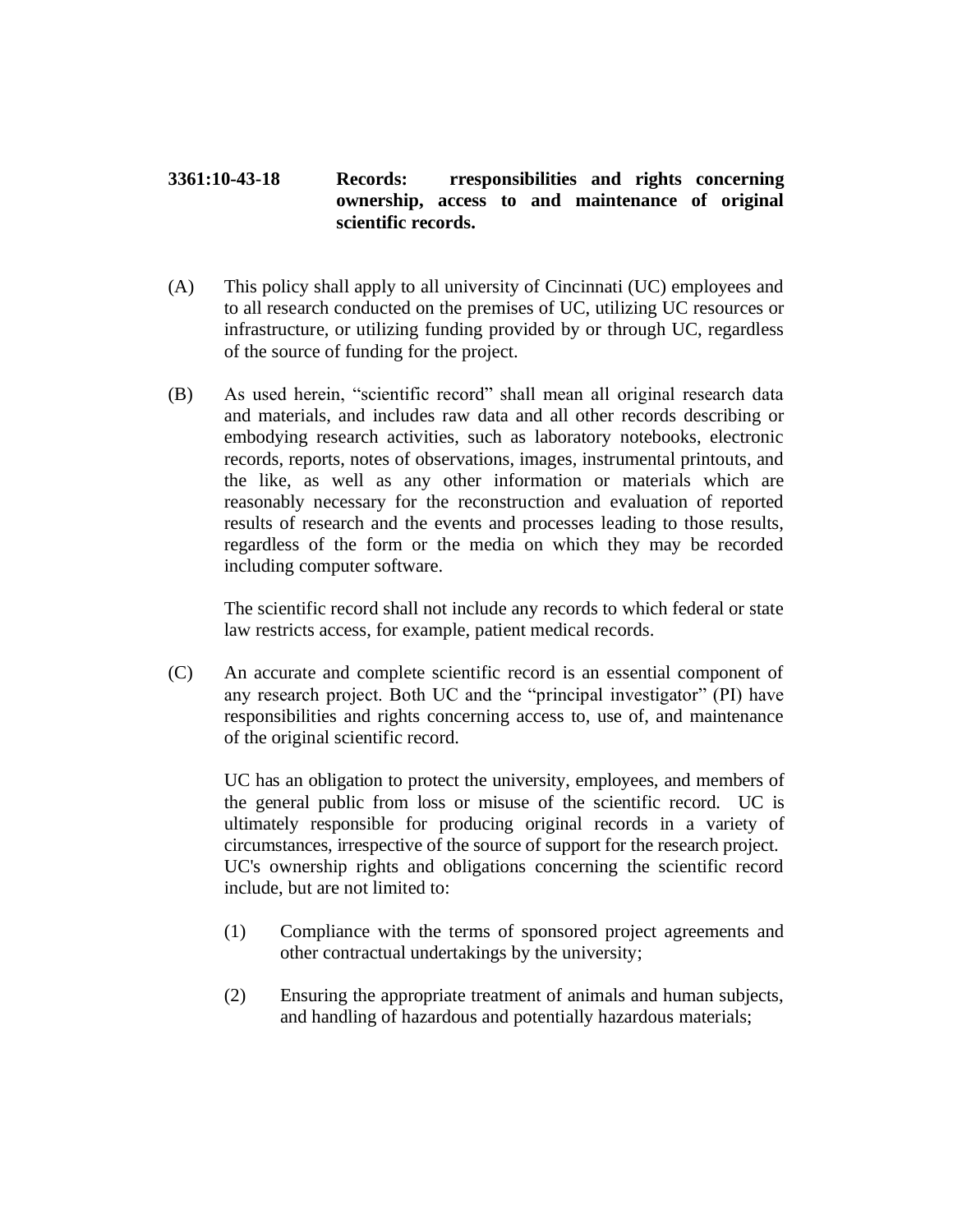- (3) Protection of the lawful rights of students, faculty and the general public, including, but not limited to, their rights to access the scientific record for research in which they participated;
- (4) Protection of intellectual property rights;
- (5) Facilitation of the investigation and resolution of disputes arising from research; and
- (6) Provisions of a record sufficient to demonstrate compliance by the university with applicable laws and regulations.

UC must retain the scientific record in sufficient detail to accomplish these goals for a period of not less than five years beyond the completion of the research unless statute or regulation requires a longer retention period.

(D) Except as provided herein, title to the scientific record shall be vested in UC.

Title to the scientific record may be transferred to a third party only in accordance with applicable law and the contracting rules of the university. In any such transfer of title, the university shall reserve such rights as shall be reasonably necessary to accomplish the goals set forth herein.

(E) Insofar as possible, the scientific record should be retained in the laboratory or work area in which the scientific record was originally generated.

Any physical relocation of the scientific record must be fully documented in such a fashion as to expedite the prompt location of the materials if required. Except as specifically authorized by contract or by the office of the vice president for research, the scientific record may not be removed from the premises of the university. In case of removal, suitable provision shall be made to assure access to the removed scientific record by the university and those persons who created it.

(F) A research agreement may provide for confidential treatment of bona fide proprietary, competitive, or trade-secret information and data received from a private sponsor, provided that such materials can be readily identified and conditions for the confidential treatment and retention of such materials are reasonable in scope and duration.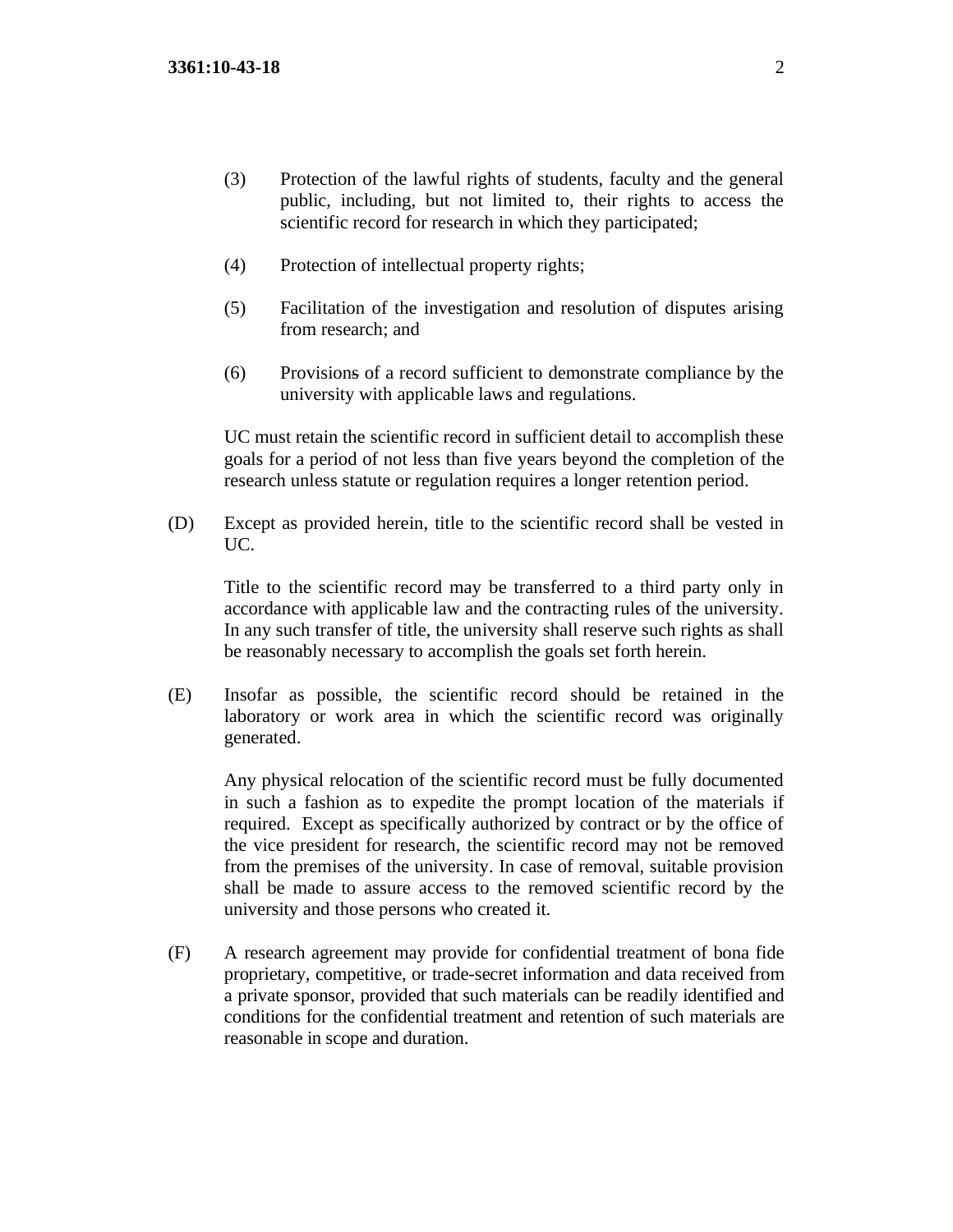A research agreement may provide that information in the scientific record that is generated during the course of research may be afforded confidential treatment for a period not to exceed ninety days except as specifically authorized by the office of the vice president for research for the purposes of seeking protection under intellectual property laws.

(G) The PI is responsible for the collection, management and retention of the scientific record as directed by appropriate college and departmental officials.

The PI must adopt an orderly system for management of the scientific record and should communicate the chosen system to all members of a research group and appropriate administrative personnel, where applicable.

The scientific record must be archived for a minimum of five years after the termination date specified in the contract, grant, or award pertaining to that project or for such longer period as may be specified therein, with original scientific records retained wherever possible. In addition, any of the following circumstances may justify longer periods of retention:

- (1) The scientific record must be kept for as long as may be necessary to protect any intellectual property resulting from the work as directed by the university patent officer;
- (2) If the PI becomes aware of disputes regarding the research, the scientific record must be retained until alternate arrangements are authorized by appropriate university officials; and
- (3) If the scientific record has been generated as a part of a student's academic requirement, the scientific record must be retained at least until the degree is awarded or it is clear that the student has abandoned the work as evidenced by no student activity over a three year period.
- (H) Beyond the period of retention specified here, the destruction of the scientific record is to be only in accordance with disposition instructions issued by the university.